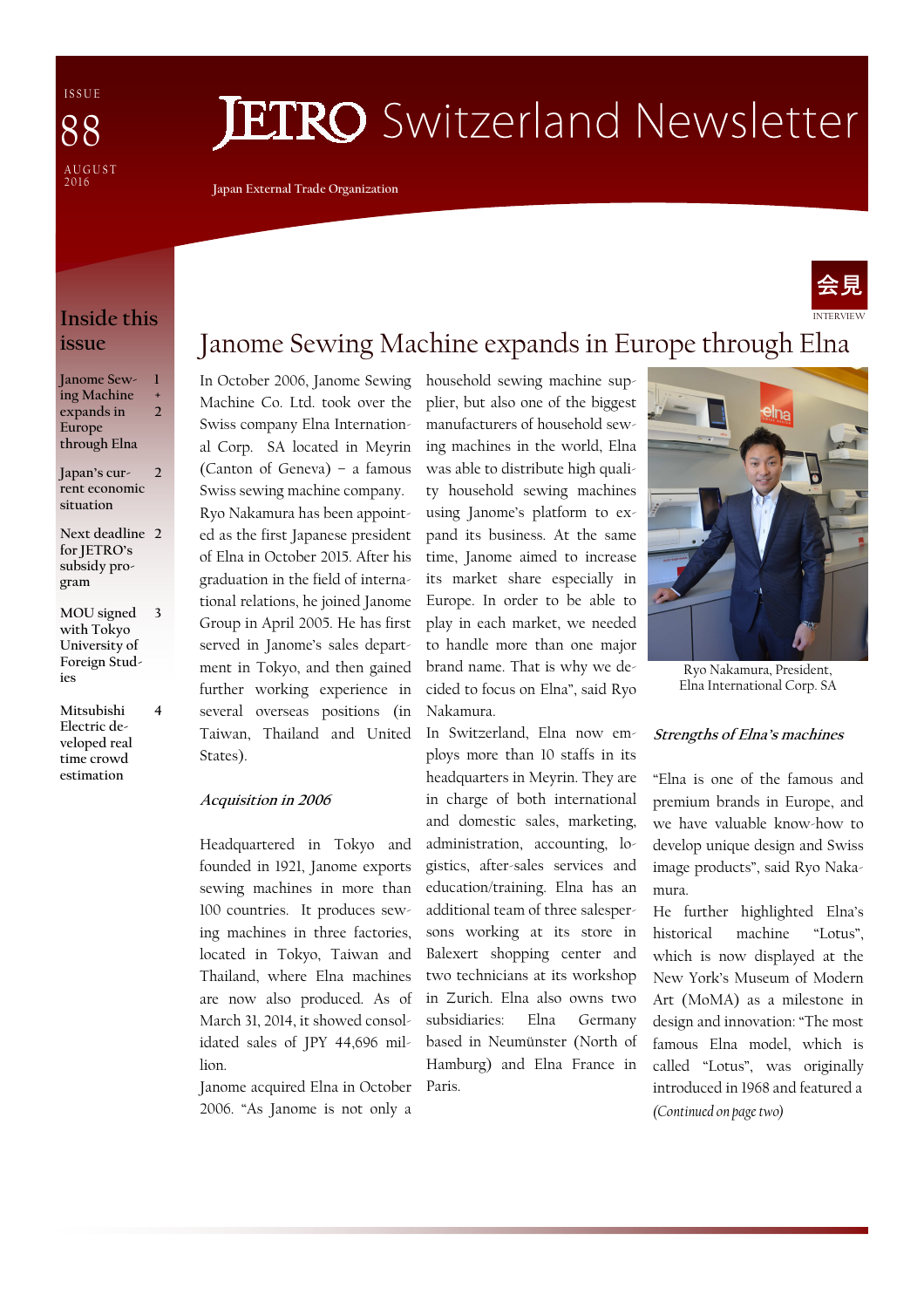### **NTERVIEW** 会見



Ryo Nakamura, President, Elna International Corp. SA

#### *(Continued from page one)*

Janome Sewing Machine expands in Europe through Elna

spectacular and innovative design. Protective shutters that were built into the machine's body replaced the traditional and heavy carry case. When the shutters opened like a Lotus flower, they created a handy, go-anywhere sewing table. The accessories box was integrated into the machine, and the result was a streamlined machine which was the delight of seamstresses and sewists everywhere. The Lotus was Elna's iconic and best-selling machine of all time and a world-wide success".

As for Elna's future plans, Ryo Nakamura announced that Elna is planning to open a concept store in the Zurich area.

#### **Living in Switzerland**

"The most difficult is the language. As I only speak English, sometimes I cannot choose on the menu! But all our employees speak English. And they can also speak several other languages, such as German, Italian and Spanish", said Ryo Nakamura.

"It is a wonderful environment, not only for me but also for my family. We can have lots of experience, which we could not expect in Japan. My son has a chance to speak not only Japanese but also English and French at school. That would not be possible in Japan", he further said.

### Japan's current economic situation

動向

SITUATION

According to the Bank of Japan (BoJ), "Japan's economy has continued its moderate recovery trend, although exports and production have been sluggish due mainly to the effects of the slowdown in emerging economies" (Outlook for Economic Activity and Prices, July 2016).

Japan's exports declined 14.0% in July from the same month in the preceding year, to a total of JPY 5,728 billion. Exports dropped sharply in Middle East (-30.8%) and Africa (-21.3%), and to a lesser extent in Asia (-13.9% ), North America (-11.9% ) and Western Europe (-5.4%).

However, as the BoJ mentioned, "domestic demand is likely to follow an uptrend, with a virtuous cycle from income to spending being maintained in both the household and corporate sectors". Indeed, the average of monthly income per household stood at JPY 731,099 in June, down 0.3% in nominal terms but up 0.2% in real terms from the previous year (see graph). The seasonally adjusted unemployment rate remained at a very low level (3.1% in June 2016 against 3.4% in June 2015). Orders received for construction increased 9.1% in the first half of 2016 to a total of JPY 42,667 billion



Japanese income for two-or-moreperson households, change over the year, in percentage Ministry of Internal Affairs and Communications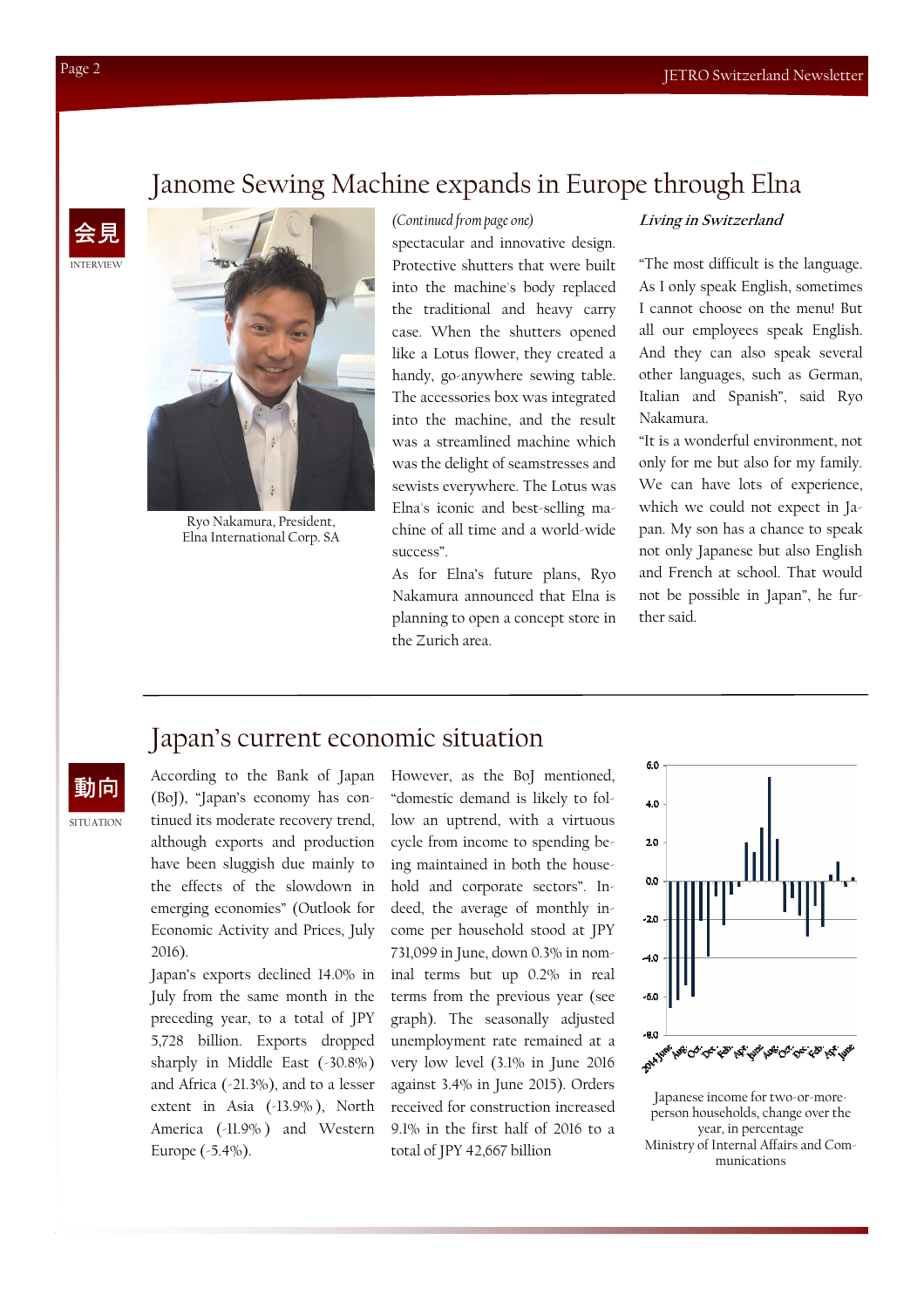## Next deadline for JETRO's subsidy program

The next deadline for application to JETRO's Subsidy Program for Global Innovation Centers is Friday, September  $9<sup>th</sup>$ , 2016 (12:00) p.m. Japan Time). It will be the last deadline.

### **Global Innovation Centers**

JETRO's Subsidy Program for Global Innovation Centers aims at drawing investments and excellent management resources from overseas by promoting location of high value-added sections of overseas companies such as R&D facilities, and making Japan a high valueadded hub and innovation base for global value chains.

This subsidy program subsidizes the cost of

(1) establishment of global innovation centers,

- (2) experimental studies, or
- (3) feasibility studies (F/S) in Japan with respect to projects connected to regenerative medicine or IoT (=Internet of Things) by foreign / foregin affiliated companies, in collaboration with Japanese companies, universities, public research institutions or other organizations.

For more information, please refer to Application Guidelines of Subsidy Program for Global Innovation Centers.

(in English)

https://www.jetro.go.jp/en/invest/ incentive\_programs/info.html (in Japanese) https://www.jetro.go.jp/invest/

support/info.html

Application forms shall be submitted by mail or in person.

| JETRO's programme schedule        |                                                                 |  |
|-----------------------------------|-----------------------------------------------------------------|--|
| (tentative)                       |                                                                 |  |
| September 9 <sup>th</sup>         | Deadline of the ap-<br>plication                                |  |
| Mid September                     | Screening and se-                                               |  |
| late September                    | lection                                                         |  |
| Early October                     | Notification of result<br>of selection                          |  |
| Mid October                       | Grant petition                                                  |  |
| Late<br>early November            | October-Notification of grant<br>decision (Start of<br>project) |  |
| early<br>February 3 <sup>th</sup> | November-Project implementa-<br>tion                            |  |
| February 3 <sup>th</sup> , 2017   | Completion of Pro-<br>ject                                      |  |

Please feel free to contact JETRO for any consultation before submitting the application.

### MOU signed with Tokyo University of Foreign Studies

On July 8<sup>th</sup>, JETRO concluded a memorandum of understanding (MOU) concerning comprehensive collaboration with the Tokyo University of Foreign Studies.

On the basis of this MOU, JETRO will aim at contributing to the development of Japan and its local communities through the following activities:

- Strengthening linguistic support for Japanese companies expanding business overseas,
- Promoting surveys and studies

related to Africa,

- Providing useful information to Japanese companies from the results of surveys and studies
- Fostering global human resources.

Tokyo University of Foreign Studies has promoted multilingual global human resources able to respond to global diversification. It has signed agreements with 150 organizations from 57 countries and regions.





ACTIVITY

ACTIVITY 活動